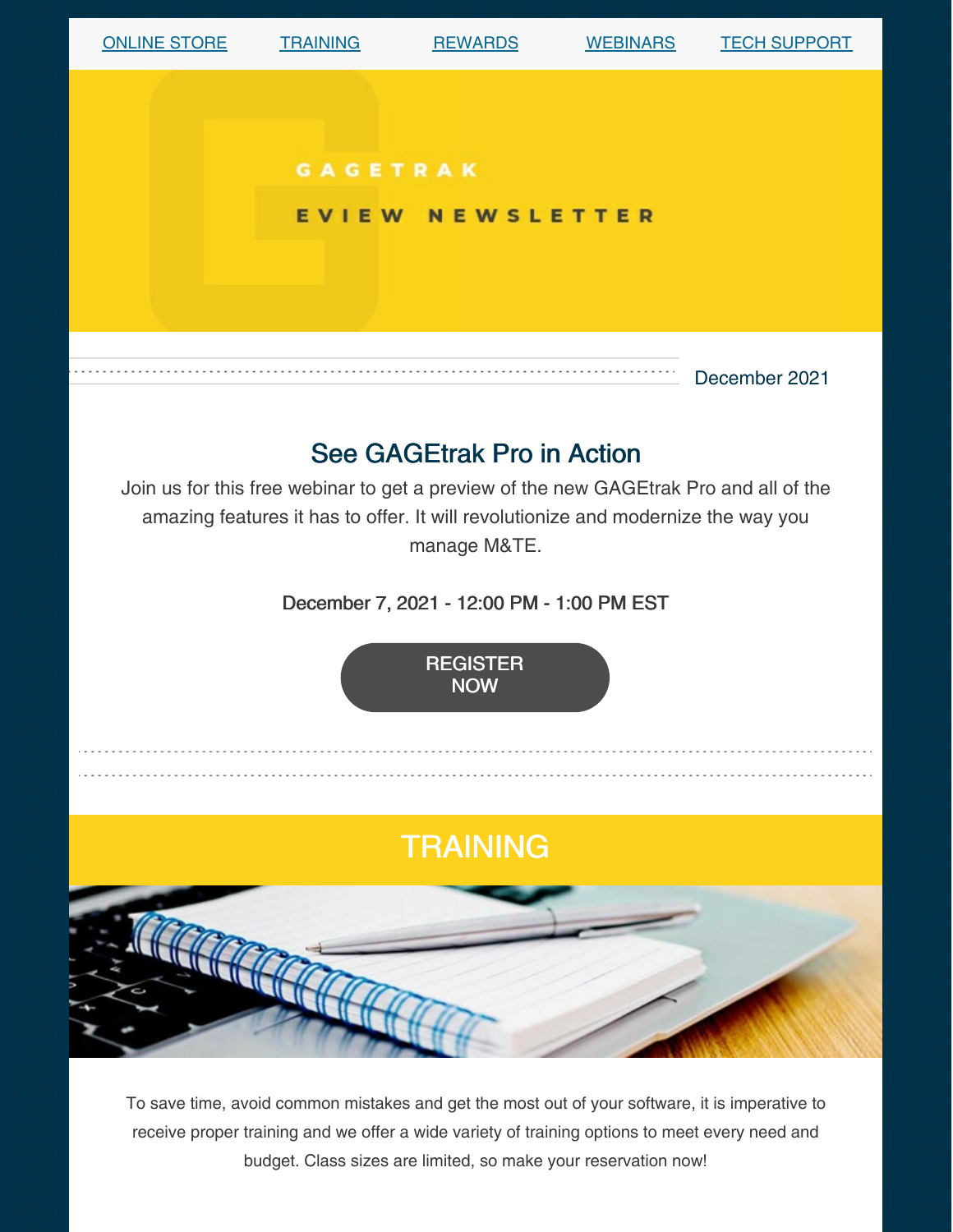## GAGEtrak 7 Web Training

for anyone who uses GAGEtrak 7

#### December Suite

Session 1: December 6 Session 2: December 9 Session 3: December 13 Session 4: December 16

### January Suite

Session 1: January 4 Session 2: January 6 Session 3: January 11 Session 4: January 13

## GAGEtrak 7 Admin Web Training

for GAGEtrak Administrators

### December Suite

Session 1: December 7 Session 2: December 14

## GAGEtrak Lite Web Training

for anyone who uses GAGEtrak Lite

### December Suite Session 1: December 8

Session 2: December 15

January Suite Session 1: January 5 Session 2: January 12

#### FULL TRAINING [SCHEDULE](https://gagetrak.com/training-schedule/) AND INFO

To register for any of these trainings or for info about our custom training options, please contact our Training Specialist at 1-800-777-7020 ext. 134 or [training@cybermetrics.com](mailto:training@cybermetrics.com).

# FREE WEBINARS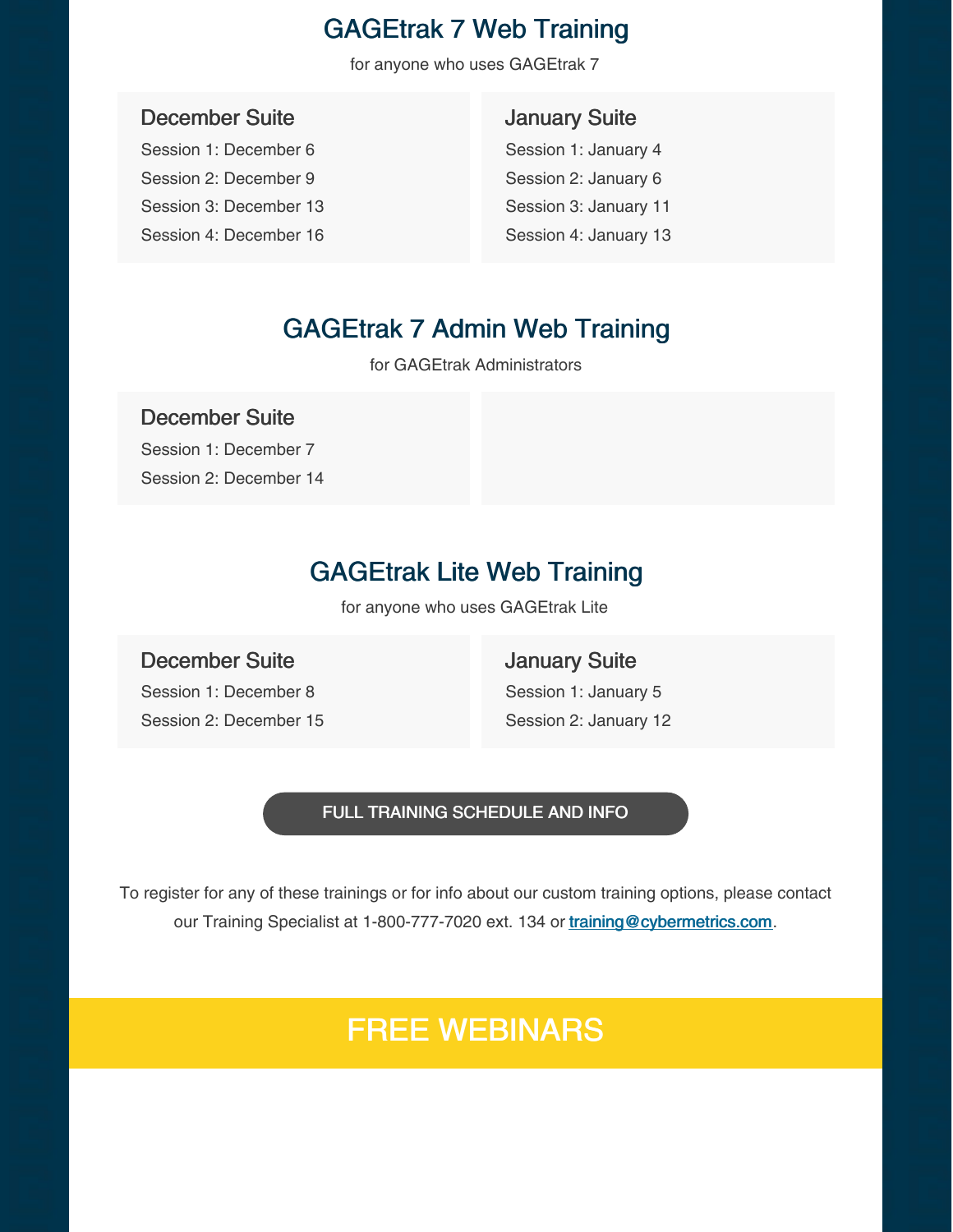

Please join us for a free educational calibration management webinar to learn how to improve efficiency, increase measurement reliability and assure compliance with industry quality standards and regulations.

See Cal. Mgmt. in a Whole New Lite December 16 - [Register](https://register.gotowebinar.com/register/5373597417242776075) Now

It's Okay to Get Attached January 27 - [Register](https://register.gotowebinar.com/register/8879735490206543375) Now

Getting Our Heads in the Cloud On Demand - [Listen](https://www.qualitymag.com/media/podcasts/2594-q-cast/play/170-globalization-forces-calibration-software-providers-to-get-their-heads-in-the-cloud) Now

Record Cloning January 13 - [Register](https://register.gotowebinar.com/register/8051504167328441355) Now

Secure Your Data with User Groups February 10 - [Register](https://register.gotowebinar.com/register/4319428550633522445) Now

Benefits of Tracking Gage Lifecycle On Demand - [Listen](https://www.qualitymag.com/media/podcasts/2594-q-cast/play/197-the-benefits-of-tracking-gage-lifecycle) Now

FULL WEBINAR [SCHEDULE](https://gagetrak.com/webinars/) AND INFO

# TECH TIP



### Calibration Usage Frequency: Days after Issue

The Days after Issue frequency in GAGEtrak 7 allows you to not start the countdown on a sealed gage until it is used.

For example, a sealed plug gage doesn't require calibration; because it's been sealed, it will not have changed even if it has been sitting sealed for 2 years. Currently, you have the gage set to a standard frequency of 6 months.

A regular usage frequency, which starts the clock countdown for calibration when the gage is issued, stops the clock when the gage is returned. This could cause a problem because once the